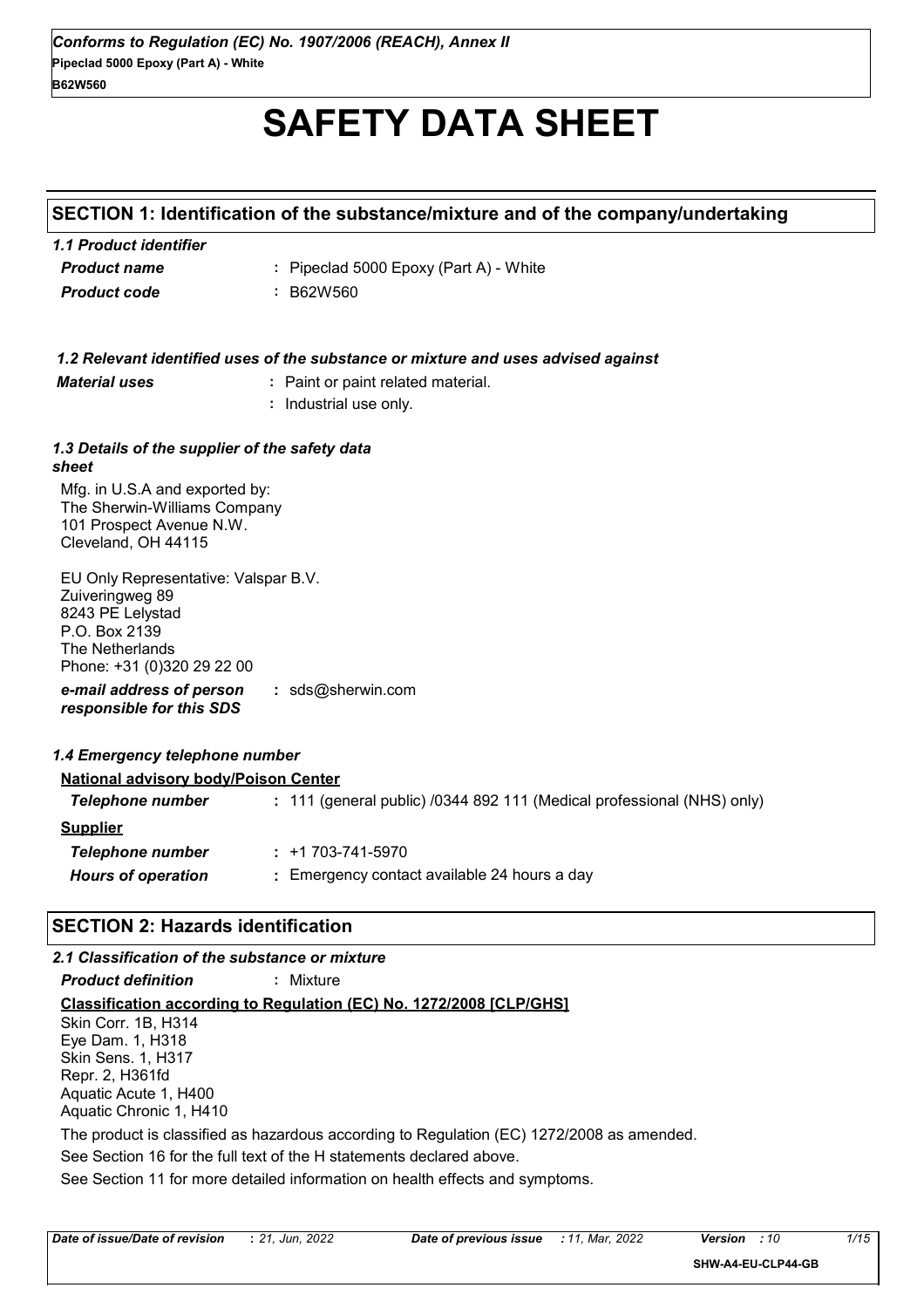#### **SECTION 2: Hazards identification**

#### *2.2 Label elements*

| Danger                                                                                                                                                                                                                                   |  |
|------------------------------------------------------------------------------------------------------------------------------------------------------------------------------------------------------------------------------------------|--|
| : Causes severe skin burns and eye damage.<br>May cause an allergic skin reaction.<br>Suspected of damaging fertility. Suspected of damaging the unborn child.<br>Very toxic to aquatic life with long lasting effects.                  |  |
|                                                                                                                                                                                                                                          |  |
| : Wear protective gloves, protective clothing, eye protection, face protection, or<br>hearing protection. Avoid release to the environment.                                                                                              |  |
| : Collect spillage. IF INHALED: Immediately call a POISON CENTER or doctor. IF<br>SWALLOWED: Immediately call a POISON CENTER or doctor. IF ON SKIN (or<br>hair): Take off immediately all contaminated clothing. Rinse skin with water. |  |
| Not applicable.                                                                                                                                                                                                                          |  |
| Not applicable.                                                                                                                                                                                                                          |  |
| Phenol, polymer with formaldehyde, glycidylether<br>4-Nonylphenol<br><b>Epoxy Polymer</b>                                                                                                                                                |  |
| : Warning! Hazardous respirable droplets may be formed when sprayed. Do not<br>breathe spray or mist. FOR INDUSTRIAL USE ONLY                                                                                                            |  |
|                                                                                                                                                                                                                                          |  |

#### **Special packaging requirements**

Not applicable.

#### *2.3 Other hazards*

*Other hazards which do* **:** *not result in classification* : None known. This mixture does not contain any substances that are assessed to be a PBT or a vPvB.

#### **SECTION 3: Composition/information on ingredients**

#### *3.2 Mixture* **:**

| <b>Product/ingredient</b><br>name                      | <b>Identifiers</b>                                                                      | $\%$      | <b>Regulation (EC) No. 1272/2008 [CLP]</b>                                                                                                         | <b>Type</b> |
|--------------------------------------------------------|-----------------------------------------------------------------------------------------|-----------|----------------------------------------------------------------------------------------------------------------------------------------------------|-------------|
| Phenol, polymer with<br>formaldehyde,<br>glycidylether | ICAS: 28064-14-4                                                                        | ≥25 - ≤50 | <b>Skin Irrit. 2, H315</b><br>Eye Irrit. 2, H319<br>Skin Sens. 1, H317<br>Aquatic Chronic 2, H411                                                  | $[1]$       |
| 4-Nonylphenol                                          | EC: 284-325-5<br>CAS: 84852-15-3<br>Index: 601-053-00-8                                 | ≤10       | Acute Tox. 4, H302<br>Skin Corr. 1B, H314<br>Eye Dam. 1, H318<br>Repr. 2, H361fd<br>Aquatic Acute 1, H400 (M=10)<br>Aquatic Chronic 1, H410 (M=10) | [1] [5]     |
| Epoxy Polymer                                          | REACH #:<br>l01-2119456619-26<br>EC: 216-823-5<br>CAS: 1675-54-3<br>Index: 603-073-00-2 | ≤10       | <b>Skin Irrit. 2, H315</b><br>Eye Irrit. 2, H319<br>Skin Sens. 1, H317<br>Aquatic Chronic 2, H411                                                  | $[1]$       |
|                                                        |                                                                                         |           |                                                                                                                                                    | $\vert$ [1] |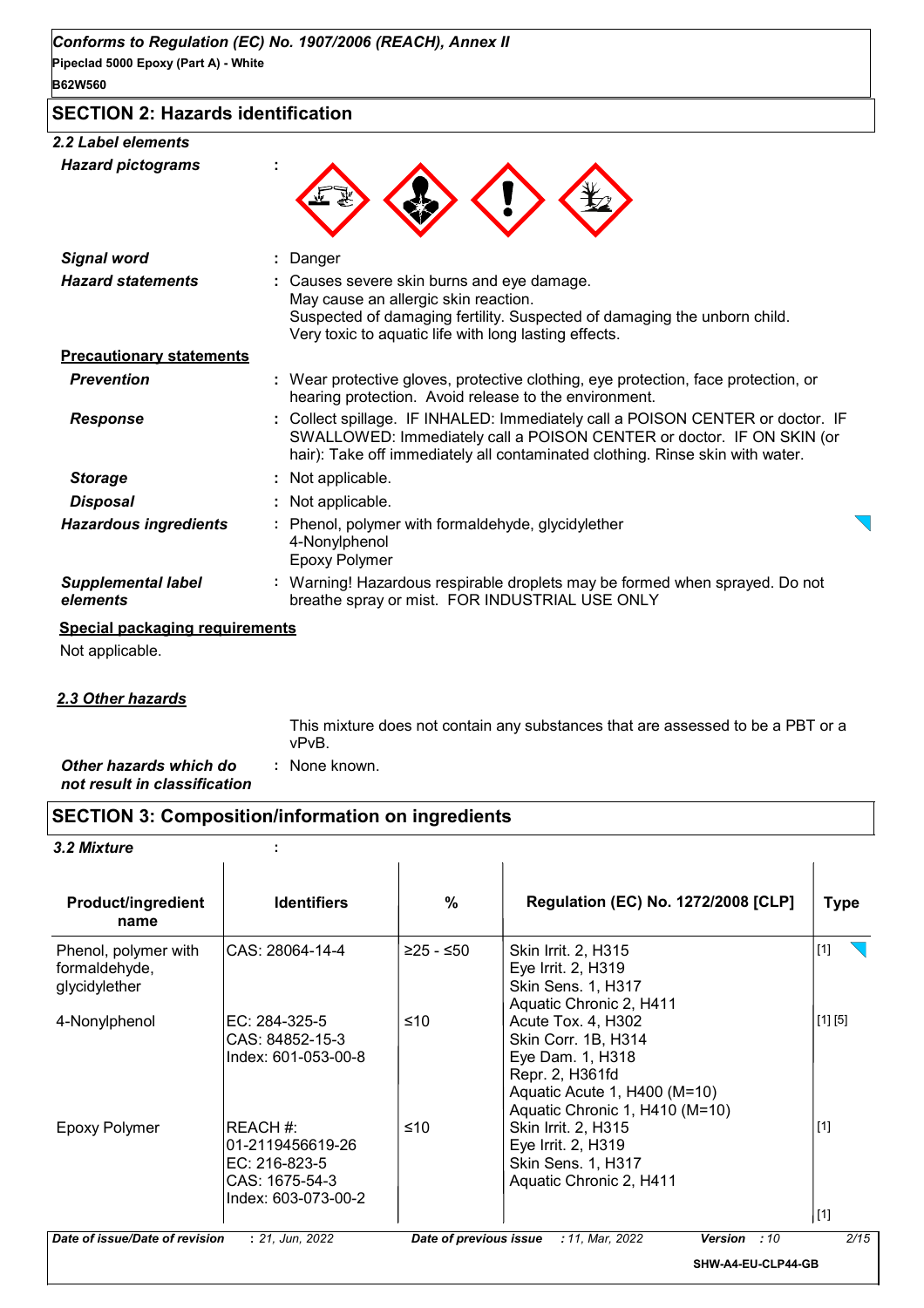# *Conforms to Regulation (EC) No. 1907/2006 (REACH), Annex II*

**Pipeclad 5000 Epoxy (Part A) - White**

#### **B62W560**

#### **SECTION 3: Composition/information on ingredients**

| Zinc Phosphate                | EC: $231-944-3$<br>CAS: 7779-90-0<br>Index: 030-011-00-6                                 | ≤3 | Aquatic Acute 1, H400 (M=1)<br>Aquatic Chronic 1, H410 (M=1)                                                                                                                                                                     |       |
|-------------------------------|------------------------------------------------------------------------------------------|----|----------------------------------------------------------------------------------------------------------------------------------------------------------------------------------------------------------------------------------|-------|
| Organosilane Ester            | REACH #:<br>01-2119513212-58<br>EC: 219-784-2<br>CAS: 2530-83-8                          | ≤3 | Eye Dam. 1, H318                                                                                                                                                                                                                 | $[1]$ |
| Zinc Oxide                    | REACH #:<br>01-2119463881-32<br>$EC: 215-222-5$<br>CAS: 1314-13-2<br>Index: 030-013-00-7 | ≤3 | Aquatic Acute 1, H400 (M=1)<br>Aquatic Chronic 1, H410 (M=1)                                                                                                                                                                     | $[1]$ |
| Phenol, 2-nonyl-,<br>branched | EC: 294-048-1<br>CAS: 91672-41-2                                                         | <1 | Acute Tox. 4, H302<br><b>Skin Corr. 1B, H314</b><br>Eye Dam. 1, H318<br>Repr. 2, H361<br>Aquatic Acute 1, H400 (M=1)<br>Aquatic Chronic 1, H410 (M=1)<br>See Section 16 for the full text of the H<br>statements declared above. | $[1]$ |

There are no additional ingredients present which, within the current knowledge of the supplier and in the concentrations applicable, are classified as hazardous to health or the environment, are PBTs or vPvBs or have been assigned a workplace exposure limit and hence require reporting in this section.

**Type** 

[1] Substance classified with a health or environmental hazard

[2] Substance with a workplace exposure limit

[3] Substance meets the criteria for PBT according to Regulation (EC) No. 1907/2006, Annex XIII

[4] Substance meets the criteria for vPvB according to Regulation (EC) No. 1907/2006, Annex XIII

[5] Substance of equivalent concern

[6] Additional disclosure due to company policy

Occupational exposure limits, if available, are listed in Section 8.

#### **SECTION 4: First aid measures**

#### *4.1 Description of first aid measures*

| <b>General</b>                    | : In all cases of doubt, or when symptoms persist, seek medical attention. Never give<br>anything by mouth to an unconscious person. If unconscious, place in recovery<br>position and seek medical advice.                                                                                                                                                                                                     |
|-----------------------------------|-----------------------------------------------------------------------------------------------------------------------------------------------------------------------------------------------------------------------------------------------------------------------------------------------------------------------------------------------------------------------------------------------------------------|
| <b>Eye contact</b>                | : Check for and remove any contact lenses. Immediately flush eyes with running<br>water for at least 15 minutes, keeping eyelids open. Seek immediate medical<br>attention.                                                                                                                                                                                                                                     |
| <b>Inhalation</b>                 | : Remove to fresh air. Keep person warm and at rest. If not breathing, if breathing is<br>irregular or if respiratory arrest occurs, provide artificial respiration or oxygen by<br>trained personnel.                                                                                                                                                                                                          |
| <b>Skin contact</b>               | : Remove contaminated clothing and shoes. Wash skin thoroughly with soap and<br>water or use recognized skin cleanser. Do NOT use solvents or thinners.                                                                                                                                                                                                                                                         |
| <b>Ingestion</b>                  | : If swallowed, seek medical advice immediately and show this container or label.<br>Keep person warm and at rest. Do NOT induce vomiting.                                                                                                                                                                                                                                                                      |
| <b>Protection of first-aiders</b> | : No action shall be taken involving any personal risk or without suitable training. If it<br>is suspected that fumes are still present, the rescuer should wear an appropriate<br>mask or self-contained breathing apparatus. It may be dangerous to the person<br>providing aid to give mouth-to-mouth resuscitation. Wash contaminated clothing<br>thoroughly with water before removing it, or wear gloves. |

#### *4.2 Most important symptoms and effects, both acute and delayed*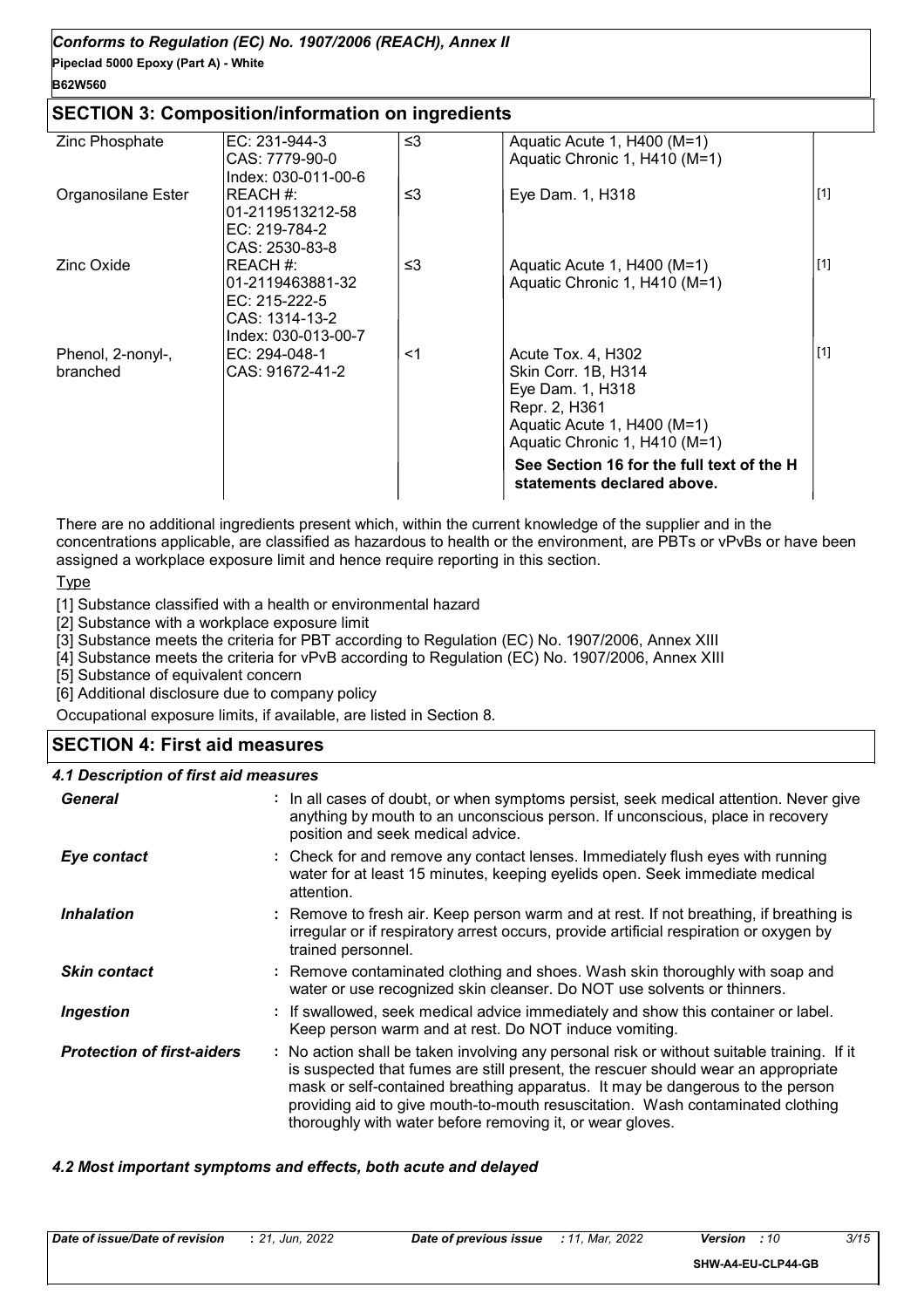#### **SECTION 4: First aid measures**

There are no data available on the mixture itself. Procedure used to derive the classification according to Regulation (EC) No. 1272/2008 [CLP/GHS]. See Sections 2 and 3 for details.

Exposure to component solvent vapor concentrations in excess of the stated occupational exposure limit may result in adverse health effects such as mucous membrane and respiratory system irritation and adverse effects on the kidneys, liver and central nervous system. Symptoms and signs include headache, dizziness, fatigue, muscular weakness, drowsiness and, in extreme cases, loss of consciousness.

Solvents may cause some of the above effects by absorption through the skin. Repeated or prolonged contact with the mixture may cause removal of natural fat from the skin, resulting in non-allergic contact dermatitis and absorption through the skin.

If splashed in the eyes, the liquid may cause irritation and reversible damage.

Ingestion may cause nausea, diarrhea and vomiting.

This takes into account, where known, delayed and immediate effects and also chronic effects of components from short-term and long-term exposure by oral, inhalation and dermal routes of exposure and eye contact.

Contains bis-[4-(2,3-epoxipropoxi)phenyl]propane. May produce an allergic reaction.

#### *4.3 Indication of any immediate medical attention and special treatment needed*

| <b>Notes to physician</b>  | : Treat symptomatically. Contact poison treatment specialist immediately if large<br>quantities have been ingested or inhaled. |
|----------------------------|--------------------------------------------------------------------------------------------------------------------------------|
| <b>Specific treatments</b> | : No specific treatment.                                                                                                       |

See toxicological information (Section 11)

| <b>SECTION 5: Firefighting measures</b>                           |                                                                                                                                                  |  |
|-------------------------------------------------------------------|--------------------------------------------------------------------------------------------------------------------------------------------------|--|
| 5.1 Extinguishing media<br><b>Suitable extinguishing</b><br>media | : Recommended: alcohol-resistant foam, carbon dioxide, powders.                                                                                  |  |
| <b>Unsuitable extinguishing</b><br>media                          | : Do not use water jet.                                                                                                                          |  |
|                                                                   | 5.2 Special hazards arising from the substance or mixture                                                                                        |  |
| <b>Hazards from the</b><br>substance or mixture                   | : Fire will produce dense black smoke. Exposure to decomposition products may<br>cause a health hazard.                                          |  |
| <b>Hazardous combustion</b><br>products                           | : Decomposition products may include the following materials: carbon monoxide,<br>carbon dioxide, smoke, oxides of nitrogen.                     |  |
| 5.3 Advice for firefighters                                       |                                                                                                                                                  |  |
| <b>Special protective actions</b><br>for fire-fighters            | : Cool closed containers exposed to fire with water. Do not release runoff from fire to<br>drains or watercourses.                               |  |
| <b>Special protective</b><br>equipment for fire-fighters          | : Fire-fighters should wear positive pressure self-contained breathing apparatus<br>(SCBA) and full turnout gear.                                |  |
| <b>SECTION 6: Accidental release measures</b>                     |                                                                                                                                                  |  |
|                                                                   | 6.1 Personal precautions, protective equipment and emergency procedures                                                                          |  |
| For non-emergency<br>personnel                                    | : Exclude sources of ignition and ventilate the area. Avoid breathing vapor or mist.<br>Refer to protective measures listed in sections 7 and 8. |  |
|                                                                   | Keep unnecessary and unprotected personnel from entering.                                                                                        |  |
|                                                                   | <b>For emergency responders</b> : If specialized clothing is required to deal with the spillage take note of any                                 |  |

 $\overline{\text{r}}$ g is required to deal with the spillage, tak information in Section 8 on suitable and unsuitable materials. See also the information in "For non-emergency personnel".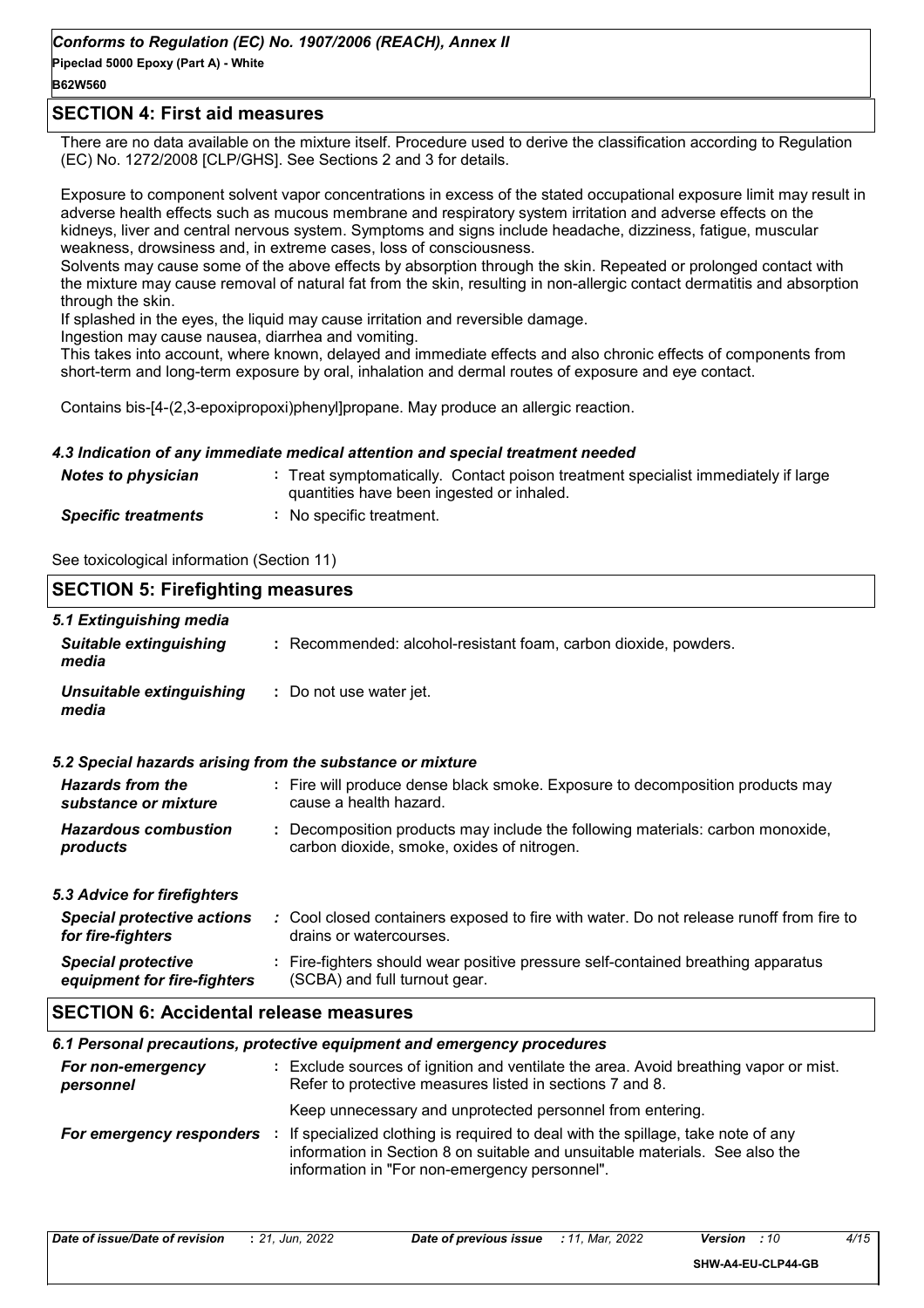#### **SECTION 6: Accidental release measures**

| <b>6.2 Environmental</b><br>precautions                         | : Do not allow to enter drains or watercourses. If the product contaminates lakes,<br>rivers, or sewers, inform the appropriate authorities in accordance with local<br>regulations.                                                                                               |
|-----------------------------------------------------------------|------------------------------------------------------------------------------------------------------------------------------------------------------------------------------------------------------------------------------------------------------------------------------------|
| 6.3 Methods and materials<br>for containment and<br>cleaning up | : Contain and collect spillage with non-combustible, absorbent material e.g. sand,<br>earth, vermiculite or diatomaceous earth and place in container for disposal<br>according to local regulations (see Section 13). Preferably clean with a detergent.<br>Avoid using solvents. |
| 6.4 Reference to other<br>sections                              | : See Section 1 for emergency contact information.<br>See Section 8 for information on appropriate personal protective equipment.<br>See Section 13 for additional waste treatment information.                                                                                    |

### **SECTION 7: Handling and storage**

The information in this section contains generic advice and guidance. The list of Identified Uses in Section 1 should be consulted for any available use-specific information provided in the Exposure Scenario(s).

| <b>7.1 Precautions for safe</b><br>handling                            | : Prevent the creation of flammable or explosive concentrations of vapors in air and<br>avoid vapor concentrations higher than the occupational exposure limits.<br>In addition, the product should only be used in areas from which all naked lights and<br>other sources of ignition have been excluded. Electrical equipment should be<br>protected to the appropriate standard.<br>Mixture may charge electrostatically: always use earthing leads when transferring<br>from one container to another.<br>Operators should wear antistatic footwear and clothing and floors should be of the<br>conducting type.<br>Keep away from heat, sparks and flame. No sparking tools should be used.<br>Avoid contact with skin and eyes. Avoid the inhalation of dust, particulates, spray or<br>mist arising from the application of this mixture. Avoid inhalation of dust from<br>sanding.<br>Eating, drinking and smoking should be prohibited in areas where this material is<br>handled, stored and processed.<br>Put on appropriate personal protective equipment (see Section 8).<br>Never use pressure to empty. Container is not a pressure vessel.<br>Always keep in containers made from the same material as the original one.<br>Comply with the health and safety at work laws.<br>Do not allow to enter drains or watercourses.<br>Information on fire and explosion protection<br>Vapors are heavier than air and may spread along floors. Vapors may form<br>explosive mixtures with air.<br>When operators, whether spraying or not, have to work inside the spray booth,<br>ventilation is unlikely to be sufficient to control particulates and solvent vapors in all<br>cases. In such circumstances, they should wear a compressed-air-fed respirator<br>during the spraying process and until the particulate and solvent vapor<br>concentrations have fallen below the exposure limits. |
|------------------------------------------------------------------------|---------------------------------------------------------------------------------------------------------------------------------------------------------------------------------------------------------------------------------------------------------------------------------------------------------------------------------------------------------------------------------------------------------------------------------------------------------------------------------------------------------------------------------------------------------------------------------------------------------------------------------------------------------------------------------------------------------------------------------------------------------------------------------------------------------------------------------------------------------------------------------------------------------------------------------------------------------------------------------------------------------------------------------------------------------------------------------------------------------------------------------------------------------------------------------------------------------------------------------------------------------------------------------------------------------------------------------------------------------------------------------------------------------------------------------------------------------------------------------------------------------------------------------------------------------------------------------------------------------------------------------------------------------------------------------------------------------------------------------------------------------------------------------------------------------------------------------------------------------------------------------------------------------------|
| 7.2 Conditions for safe<br>storage, including any<br>incompatibilities | : Store in accordance with local regulations.<br>Notes on joint storage<br>Keep away from: oxidizing agents, strong alkalis, strong acids.<br>Additional information on storage conditions<br>Observe label precautions. Store in a dry, cool and well-ventilated area. Keep away<br>from heat and direct sunlight. Keep away from sources of ignition. No smoking.<br>Prevent unauthorized access. Containers that have been opened must be carefully<br>resealed and kept upright to prevent leakage.<br>Contaminated absorbent material may pose the same hazard as the spilled product.                                                                                                                                                                                                                                                                                                                                                                                                                                                                                                                                                                                                                                                                                                                                                                                                                                                                                                                                                                                                                                                                                                                                                                                                                                                                                                                   |
|                                                                        |                                                                                                                                                                                                                                                                                                                                                                                                                                                                                                                                                                                                                                                                                                                                                                                                                                                                                                                                                                                                                                                                                                                                                                                                                                                                                                                                                                                                                                                                                                                                                                                                                                                                                                                                                                                                                                                                                                               |

#### *7.3 Specific end use(s)*

**SHW-A4-EU-CLP44-GB**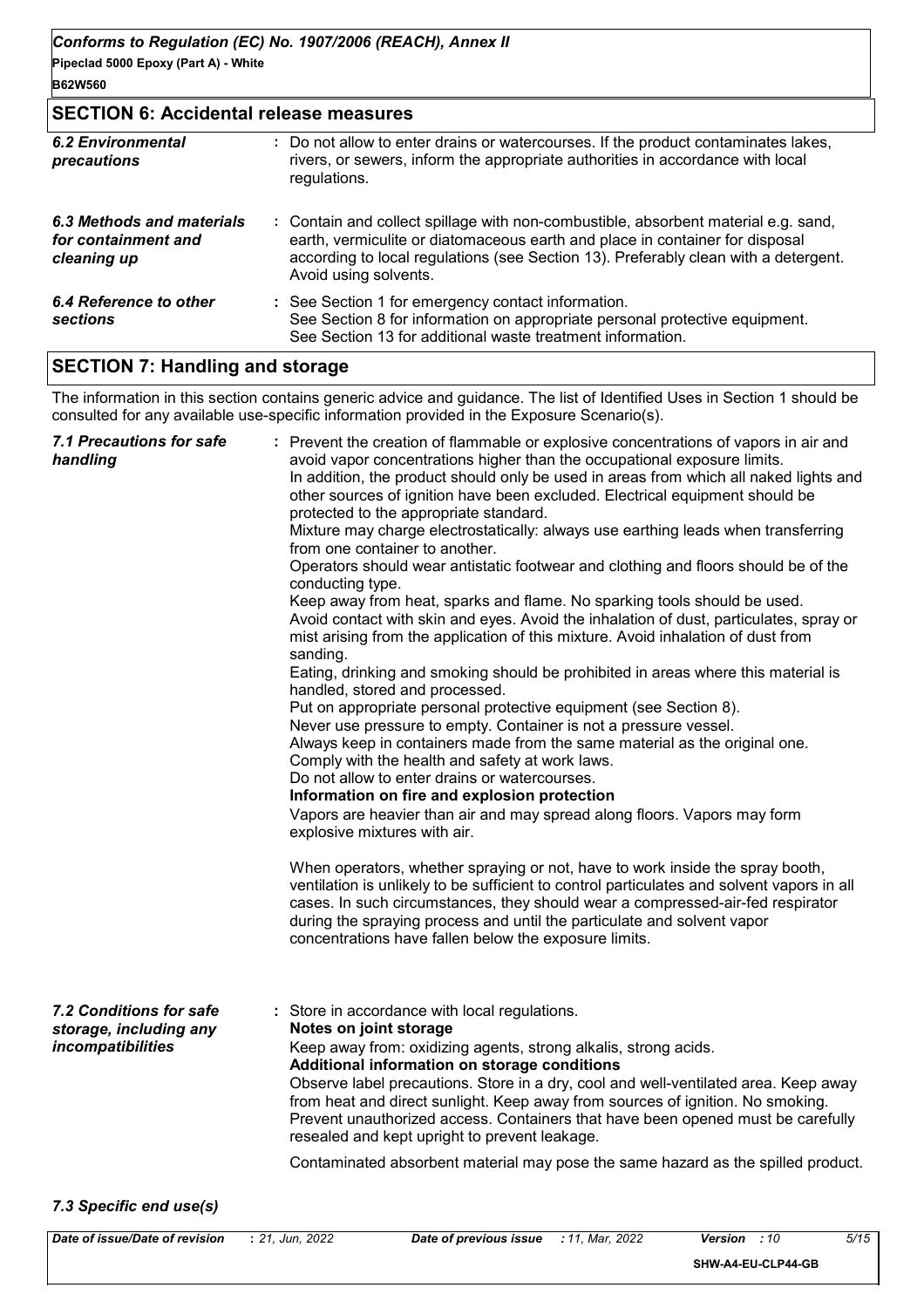**Pipeclad 5000 Epoxy (Part A) - White B62W560**

#### **SECTION 7: Handling and storage**

| <b>Recommendations</b>     | : Not available. |
|----------------------------|------------------|
| Industrial sector specific | : Not available. |
| solutions                  |                  |

Good housekeeping standards, regular safe removal of waste materials and regular maintenance of spray booth filters will minimise the risks of spontaneous combustion and other fire hazards.

#### *Before use of this material please refer to the Exposure Scenario(s) if attached for the specific end use, control measures and additional PPE considerations.*

#### **SECTION 8: Exposure controls/personal protection**

The information in this section contains generic advice and guidance. The list of Identified Uses in Section 1 should be consulted for any available use-specific information provided in the Exposure Scenario(s).

#### *8.1 Control parameters*

#### **Occupational exposure limits**

No exposure limit value known.

| <b>Recommended monitoring</b><br>procedures | : If this product contains ingredients with exposure limits, personal, workplace<br>atmosphere or biological monitoring may be required to determine the effectiveness<br>of the ventilation or other control measures and/or the necessity to use respiratory<br>protective equipment. Reference should be made to monitoring standards, such as<br>the following: European Standard EN 689 (Workplace atmospheres - Guidance for<br>the assessment of exposure by inhalation to chemical agents for comparison with<br>limit values and measurement strategy) European Standard EN 14042 (Workplace<br>atmospheres - Guide for the application and use of procedures for the assessment<br>of exposure to chemical and biological agents) European Standard EN 482<br>(Workplace atmospheres - General requirements for the performance of procedures<br>for the measurement of chemical agents) Reference to national guidance<br>documents for methods for the determination of hazardous substances will also be<br>required. |
|---------------------------------------------|------------------------------------------------------------------------------------------------------------------------------------------------------------------------------------------------------------------------------------------------------------------------------------------------------------------------------------------------------------------------------------------------------------------------------------------------------------------------------------------------------------------------------------------------------------------------------------------------------------------------------------------------------------------------------------------------------------------------------------------------------------------------------------------------------------------------------------------------------------------------------------------------------------------------------------------------------------------------------------------------------------------------------------|
|---------------------------------------------|------------------------------------------------------------------------------------------------------------------------------------------------------------------------------------------------------------------------------------------------------------------------------------------------------------------------------------------------------------------------------------------------------------------------------------------------------------------------------------------------------------------------------------------------------------------------------------------------------------------------------------------------------------------------------------------------------------------------------------------------------------------------------------------------------------------------------------------------------------------------------------------------------------------------------------------------------------------------------------------------------------------------------------|

**:** Regular monitoring of all work areas should be carried out at all times, including areas that may not be equally ventilated.

#### **DNELs/DMELs**

| Product/ingredient name | Type                       | <b>Exposure</b>                      | Value                                                            | <b>Population</b>                 | <b>Effects</b>       |
|-------------------------|----------------------------|--------------------------------------|------------------------------------------------------------------|-----------------------------------|----------------------|
| Organosilane Ester      | <b>DNEL</b>                | Long term<br>Inhalation              | 70.5 mg/m <sup>3</sup> Workers                                   |                                   | Systemic             |
| Zinc Oxide              | <b>DNEL</b><br><b>DNEL</b> | Long term Dermal<br>Long term Dermal | $10 \frac{\text{mg}}{\text{kg}}$<br>$83 \text{ mg/kg}$<br>bw/day | <b>Workers</b><br><b>IWorkers</b> | Systemic<br>Systemic |
|                         | <b>DNEL</b>                | Long term<br>Inhalation              | $5 \text{ mg/m}^3$                                               | <b>Workers</b>                    | Systemic             |

#### **PNECs**

No PNECs available.

| Appropriate engineering<br>controls | : Provide adequate ventilation. Where reasonably practicable, this should be<br>achieved by the use of local exhaust ventilation and good general extraction. If<br>these are not sufficient to maintain concentrations of particulates and solvent vapors<br>below the OEL, suitable respiratory protection must be worn.<br>: Users are advised to consider national Occupational Exposure Limits or other |
|-------------------------------------|--------------------------------------------------------------------------------------------------------------------------------------------------------------------------------------------------------------------------------------------------------------------------------------------------------------------------------------------------------------------------------------------------------------|

# equivalent values.

#### **Individual protection measures**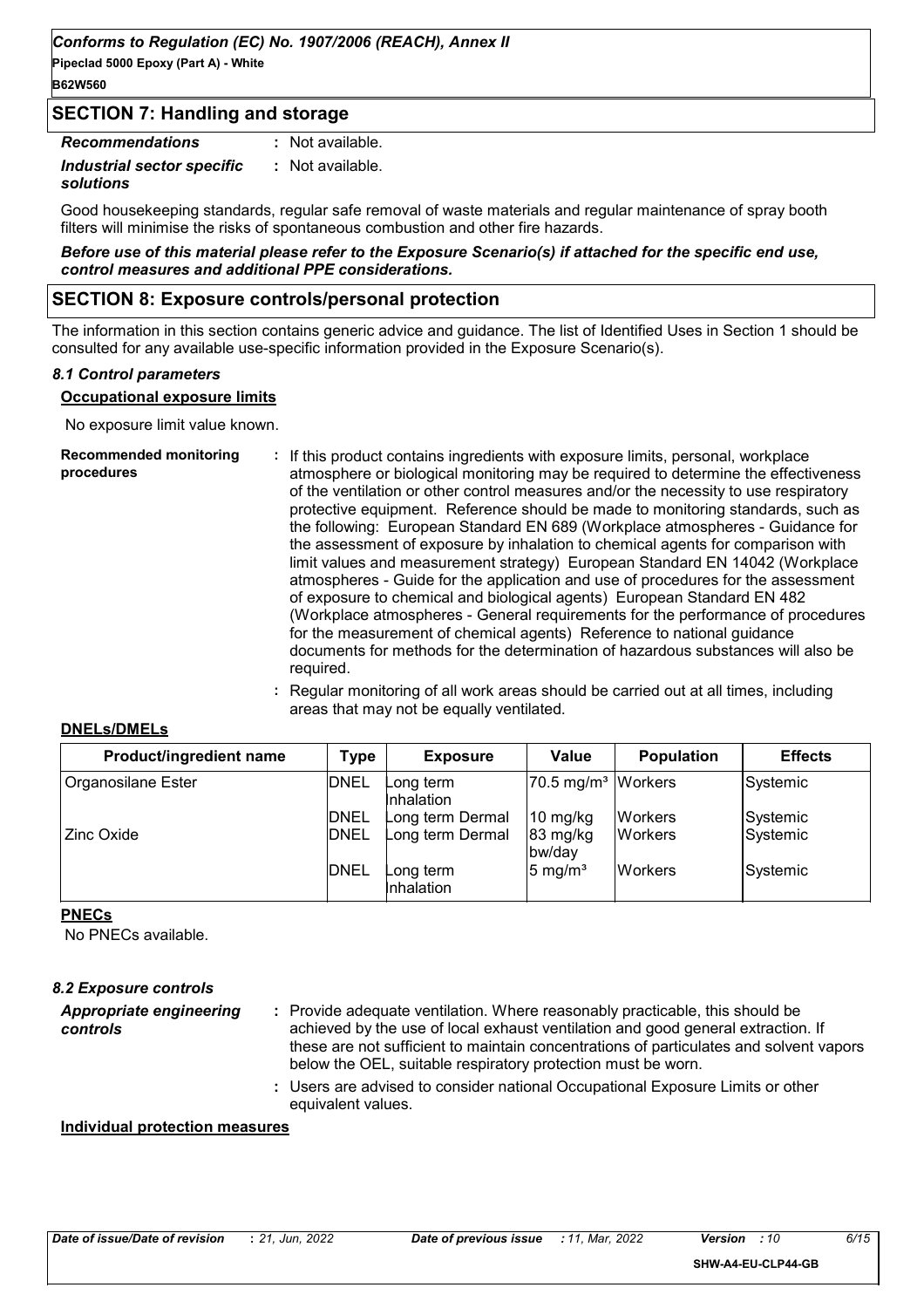### **SECTION 8: Exposure controls/personal protection**

| <b>Hygiene measures</b>                   | : Wash hands, forearms and face thoroughly after handling chemical products, before<br>eating, smoking and using the lavatory and at the end of the working period.<br>Appropriate techniques should be used to remove potentially contaminated clothing.<br>Contaminated work clothing should not be allowed out of the workplace. Wash<br>contaminated clothing before reusing. Ensure that eyewash stations and safety<br>showers are close to the workstation location.                                                                                                                                                                                                                                                                                                                                                                                                                                                                                                                                                                                          |
|-------------------------------------------|----------------------------------------------------------------------------------------------------------------------------------------------------------------------------------------------------------------------------------------------------------------------------------------------------------------------------------------------------------------------------------------------------------------------------------------------------------------------------------------------------------------------------------------------------------------------------------------------------------------------------------------------------------------------------------------------------------------------------------------------------------------------------------------------------------------------------------------------------------------------------------------------------------------------------------------------------------------------------------------------------------------------------------------------------------------------|
| <b>Eye/face protection</b>                | : Use safety eyewear designed to protect against splash of liquids.                                                                                                                                                                                                                                                                                                                                                                                                                                                                                                                                                                                                                                                                                                                                                                                                                                                                                                                                                                                                  |
| <b>Skin protection</b>                    |                                                                                                                                                                                                                                                                                                                                                                                                                                                                                                                                                                                                                                                                                                                                                                                                                                                                                                                                                                                                                                                                      |
| <b>Hand protection</b>                    | : Wear suitable gloves tested to EN374.                                                                                                                                                                                                                                                                                                                                                                                                                                                                                                                                                                                                                                                                                                                                                                                                                                                                                                                                                                                                                              |
| <b>Gloves</b>                             | Gloves for short term exposure/splash protection (less than 10 min.): Nitrile>0.12<br>mm<br>Gloves for splash protection need to be changed immediately when in contact with<br>chemicals.<br>Gloves for repeated or prolonged exposure (breakthrough time > 240 min.)<br>When the hazardous ingredients in Section 3 contain any of the following: Aromatic<br>solvents (Xylene, Toluene) or Aliphatic solvents or Mineral Oil use: Polyvinyl alcohol<br>(PVA) gloves 0.2-0.3 mm<br>Otherwise use: Butyl gloves > 0.3 mm<br>For long term exposure or spills (breakthrough time >480 min.): Use PE laminated<br>gloves as under gloves<br>Due to many conditions (e.g. temperature, abrasion) the practical usage of a<br>chemical protective glove in practice may be much shorter than the permeation time<br>determined through testing.<br>The recommendation for the type or types of glove to use when handling this<br>product is based on information from the following source: Solvent resin<br>manufacturers and European Solvents Industry Group (ESIG) |
|                                           | There is no one glove material or combination of materials that will give unlimited<br>resistance to any individual or combination of chemicals.<br>The breakthrough time must be greater than the end use time of the product.<br>The instructions and information provided by the glove manufacturer on use,<br>storage, maintenance and replacement must be followed.<br>Gloves should be replaced regularly and if there is any sign of damage to the glove<br>material.<br>Always ensure that gloves are free from defects and that they are stored and used<br>correctly.<br>The performance or effectiveness of the glove may be reduced by physical/chemical<br>damage and poor maintenance.<br>Barrier creams may help to protect the exposed areas of the skin but should not be<br>applied once exposure has occurred.<br>The user must check that the final choice of type of glove selected for handling this<br>product is the most appropriate and takes into account the particular conditions of<br>use, as included in the user's risk assessment. |
| <b>Body protection</b>                    | : Personnel should wear antistatic clothing made of natural fibers or of high-<br>temperature-resistant synthetic fibers.                                                                                                                                                                                                                                                                                                                                                                                                                                                                                                                                                                                                                                                                                                                                                                                                                                                                                                                                            |
|                                           | : Personal protective equipment for the body should be selected based on the task<br>being performed and the risks involved and should be approved by a specialist<br>before handling this product.                                                                                                                                                                                                                                                                                                                                                                                                                                                                                                                                                                                                                                                                                                                                                                                                                                                                  |
| <b>Other skin protection</b>              | : Appropriate footwear and any additional skin protection measures should be<br>selected based on the task being performed and the risks involved and should be<br>approved by a specialist before handling this product.                                                                                                                                                                                                                                                                                                                                                                                                                                                                                                                                                                                                                                                                                                                                                                                                                                            |
| <b>Respiratory protection</b>             | : Application methods:<br>Brush or roller. Approved/certified respirator with organic vapor cartridge. Filter type:<br>A2 P2 (EN14387).<br>Manual spraying. Use a properly fitted, air-purifying or air-fed respirator complying<br>with an approved standard if a risk assessment indicates this is necessary.                                                                                                                                                                                                                                                                                                                                                                                                                                                                                                                                                                                                                                                                                                                                                      |
| <b>Environmental exposure</b><br>controls | : Do not allow to enter drains or watercourses.                                                                                                                                                                                                                                                                                                                                                                                                                                                                                                                                                                                                                                                                                                                                                                                                                                                                                                                                                                                                                      |

**SHW-A4-EU-CLP44-GB**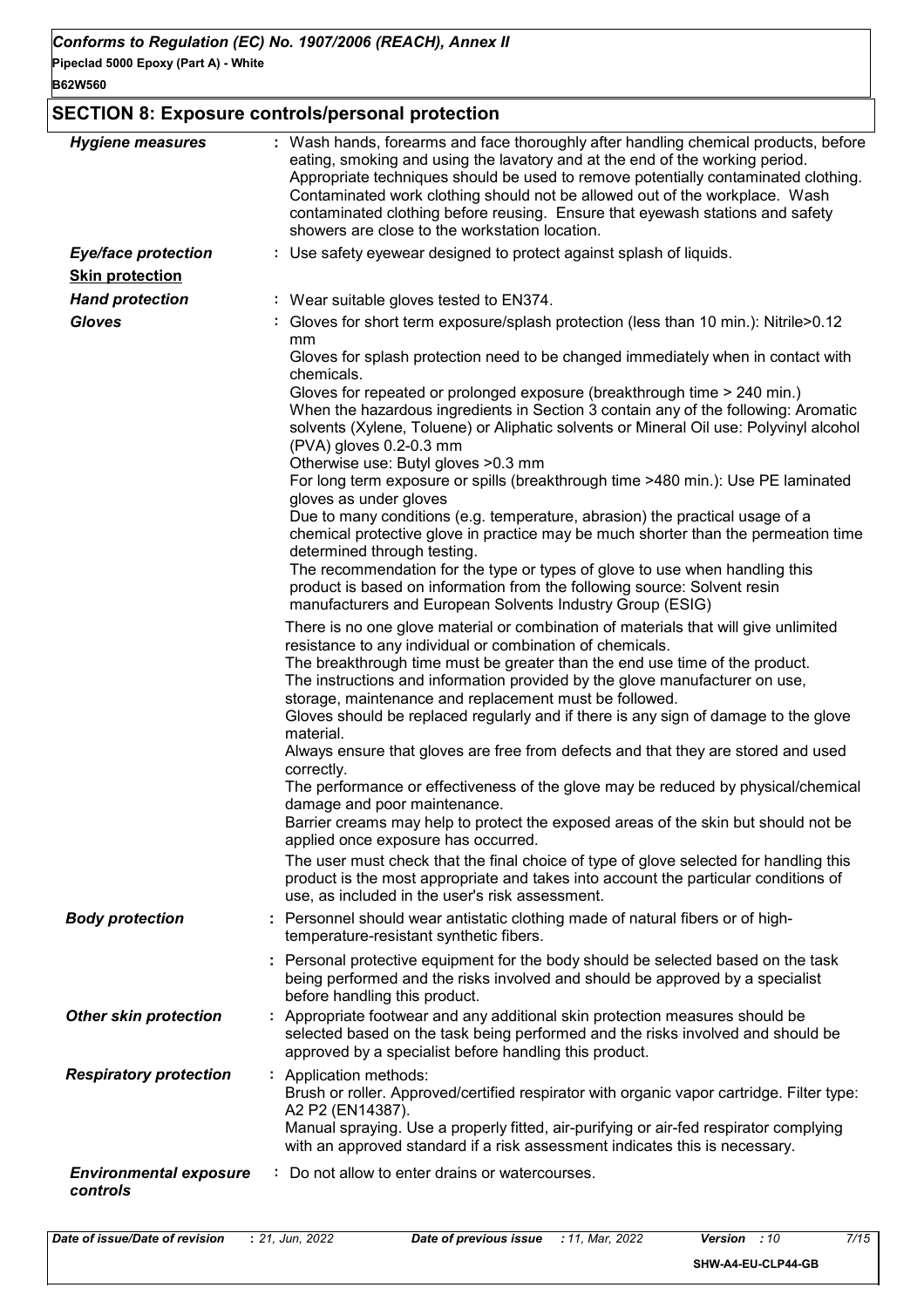#### **SECTION 8: Exposure controls/personal protection**

*Before use of this material please refer to the Exposure Scenario(s) if attached for the specific end use, control measures and additional PPE considerations. The information contained in this safety data sheet does not constitute the user's own assessment of workplace risks, as required by other health and safety legislation. The provisions of the national health and safety at work regulations apply to the use of this product at work.*

#### **SECTION 9: Physical and chemical properties**

The conditions of measurement of all properties are at standard temperature and pressure unless otherwise indicated.

#### *9.1 Information on basic physical and chemical properties*

| <b>Appearance</b>                                      |                                                                                                  |
|--------------------------------------------------------|--------------------------------------------------------------------------------------------------|
| <b>Physical state</b>                                  | : Liquid.                                                                                        |
| Color                                                  | : Not available.                                                                                 |
| <b>Odor</b>                                            | : Solvent.                                                                                       |
| <b>Odor threshold</b>                                  | : Not Available (Not Tested).                                                                    |
| рH                                                     | : Not applicable.                                                                                |
| <b>Melting point/freezing point</b>                    | : Not relevant/applicable due to nature of the product.                                          |
| Initial boiling point and<br>boiling range             | : Not relevant/applicable due to nature of the product.                                          |
| <b>Flash point</b>                                     | : Closed cup: 94°C [Pensky-Martens Closed Cup]                                                   |
| <b>Evaporation rate</b>                                | : Not relevant/applicable due to nature of the product.                                          |
| <b>Flammability (solid, gas)</b>                       | : Not relevant/applicable due to nature of the product.                                          |
| <b>Upper/lower flammability or</b><br>explosive limits | : Not relevant/applicable due to nature of the product.                                          |
| Vapor pressure                                         | : Not available.                                                                                 |
| <b>Vapor density</b>                                   | : Not relevant/applicable due to nature of the product.                                          |
| <b>Relative density</b>                                | : 1.55                                                                                           |
| Solubility(ies)                                        | : Not relevant/applicable due to nature of the product.                                          |
| water                                                  | <b>Partition coefficient: n-octanol/</b> : Not relevant/applicable due to nature of the product. |
| <b>Auto-ignition temperature</b>                       | : Not relevant/applicable due to nature of the product.                                          |
| <b>Decomposition temperature</b>                       | : Not relevant/applicable due to nature of the product.                                          |
| <b>Viscosity</b>                                       | : Kinematic (40°C): >20.5 mm <sup>2</sup> /s                                                     |
| <b>Explosive properties</b>                            | Under normal conditions of storage and use, hazardous reactions will not occur.                  |
| <b>Oxidizing properties</b>                            | : Under normal conditions of storage and use, hazardous reactions will not occur.                |

| <b>SECTION 10: Stability and reactivity</b> |                                                                                                                                     |
|---------------------------------------------|-------------------------------------------------------------------------------------------------------------------------------------|
| 10.1 Reactivity                             | : No specific test data related to reactivity available for this product or its ingredients.                                        |
| <b>10.2 Chemical stability</b>              | : Stable under recommended storage and handling conditions (see Section 7).                                                         |
| 10.3 Possibility of<br>hazardous reactions  | : Under normal conditions of storage and use, hazardous reactions will not occur.                                                   |
| 10.4 Conditions to avoid                    | : When exposed to high temperatures may produce hazardous decomposition<br>products.                                                |
| 10.5 Incompatible materials                 | : Keep away from the following materials to prevent strong exothermic reactions:<br>oxidizing agents, strong alkalis, strong acids. |

| Date of issue/Date of revision | 21. Jun. 2022 : | <b>Date of previous issue</b> | : 11. Mar. 2022 | Version<br>: 16    | 8/15 |
|--------------------------------|-----------------|-------------------------------|-----------------|--------------------|------|
|                                |                 |                               |                 | SHW-A4-EU-CLP44-GB |      |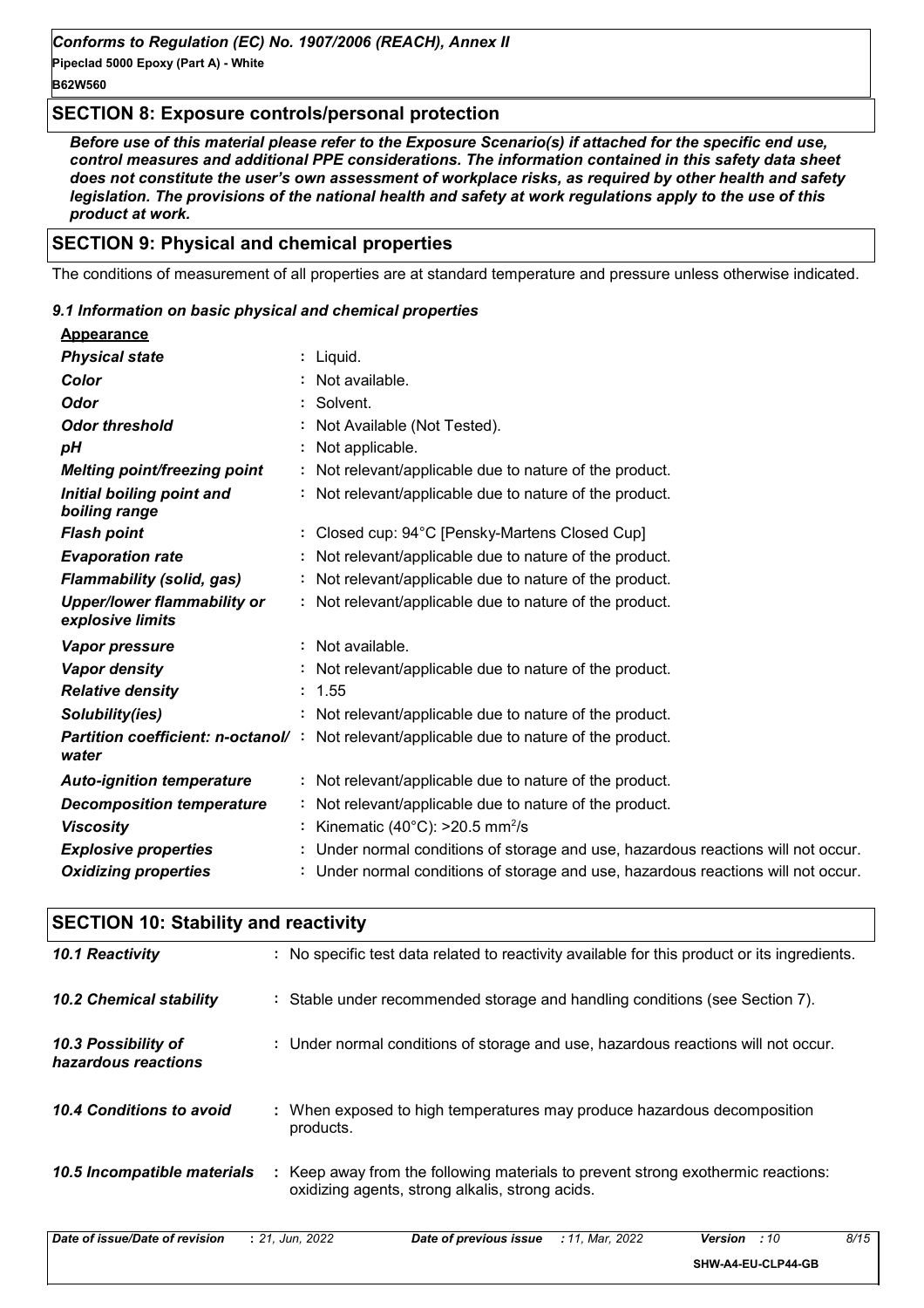**Pipeclad 5000 Epoxy (Part A) - White B62W560**

#### **SECTION 10: Stability and reactivity**

*10.6 Hazardous decomposition products* **:** Decomposition products may include the following materials: carbon monoxide, carbon dioxide, smoke, oxides of nitrogen.

#### *Refer to Section 7: HANDLING AND STORAGE and Section 8: EXPOSURE CONTROLS/PERSONAL PROTECTION for additional handling information and protection of employees.*

#### **SECTION 11: Toxicological information**

#### *11.1 Information on toxicological effects*

There are no data available on the mixture itself. Procedure used to derive the classification according to Regulation (EC) No. 1272/2008 [CLP/GHS]. See Sections 2 and 3 for details.

Exposure to component solvent vapor concentrations in excess of the stated occupational exposure limit may result in adverse health effects such as mucous membrane and respiratory system irritation and adverse effects on the kidneys, liver and central nervous system. Symptoms and signs include headache, dizziness, fatigue, muscular weakness, drowsiness and, in extreme cases, loss of consciousness.

Solvents may cause some of the above effects by absorption through the skin. Repeated or prolonged contact with the mixture may cause removal of natural fat from the skin, resulting in non-allergic contact dermatitis and absorption through the skin.

If splashed in the eyes, the liquid may cause irritation and reversible damage.

Ingestion may cause nausea, diarrhea and vomiting.

This takes into account, where known, delayed and immediate effects and also chronic effects of components from short-term and long-term exposure by oral, inhalation and dermal routes of exposure and eye contact.

Contains bis-[4-(2,3-epoxipropoxi)phenyl]propane. May produce an allergic reaction.

#### **Acute toxicity**

| <b>Product/ingredient name</b> | <b>Result</b> | <b>Species</b> | <b>Dose</b> | <b>Exposure</b> |
|--------------------------------|---------------|----------------|-------------|-----------------|
| 4-Nonylphenol                  | LD50 Oral     | Rat            | 1300 mg/kg  |                 |
| <b>Epoxy Polymer</b>           | LD50 Dermal   | Rabbit         | $20$ g/kg   |                 |
| Organosilane Ester             | LD50 Oral     | Rat            | 7.01 g/kg   |                 |

#### **Acute toxicity estimates**

| Route | <b>ATE value</b> |
|-------|------------------|
| Oral  | 18024.45 mg/kg   |

#### **Irritation/Corrosion**

| Product/ingredient name   | <b>Result</b>          | <b>Species</b> | <b>Score</b>             | <b>Exposure</b>  | <b>Observation</b> |
|---------------------------|------------------------|----------------|--------------------------|------------------|--------------------|
| 4-Nonylphenol             | Eyes - Severe irritant | Rabbit         | Ξ.                       | $100$ mg         |                    |
|                           | Skin - Severe irritant | Rabbit         | $\blacksquare$           | 24 hours 500     |                    |
|                           |                        |                |                          | mg               |                    |
| <b>Epoxy Polymer</b>      | Eyes - Severe irritant | Rabbit         | ۰                        | l24 hours 2      | $\blacksquare$     |
|                           |                        |                |                          | mg               |                    |
|                           | Skin - Mild irritant   | Rabbit         | $\blacksquare$           | 500 mg           |                    |
| Organosilane Ester        | Eyes - Mild irritant   | Rabbit         |                          | $100 \text{ mg}$ |                    |
|                           | Skin - Mild irritant   | Rabbit         | $\overline{\phantom{0}}$ | 500 mg           |                    |
| Zinc Oxide                | Eyes - Mild irritant   | Rabbit         |                          | 24 hours 500     |                    |
|                           |                        |                |                          | mg               |                    |
|                           | Skin - Mild irritant   | Rabbit         | $\overline{\phantom{a}}$ | 24 hours 500     |                    |
|                           |                        |                |                          | mg               |                    |
| <b>Conclusion/Summary</b> | : Not available.       |                |                          |                  |                    |
| <b>Sensitization</b>      |                        |                |                          |                  |                    |
| No data available         |                        |                |                          |                  |                    |
| <b>Conclusion/Summary</b> | : Not available.       |                |                          |                  |                    |

**Mutagenicity**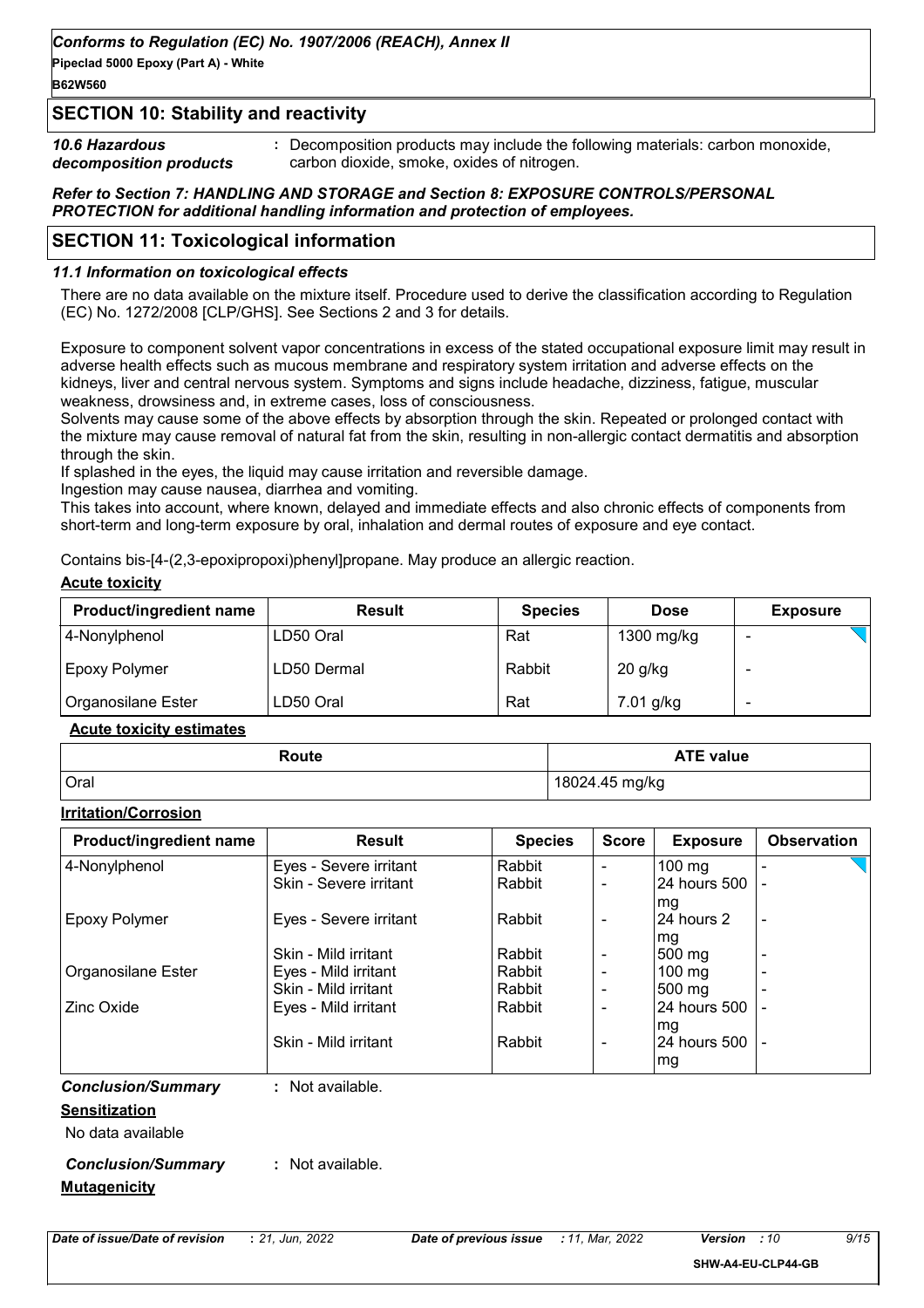#### **SECTION 11: Toxicological information**

No data available

#### **Carcinogenicity**

No data available

#### **Reproductive toxicity**

No data available

#### **Teratogenicity**

No data available

#### **Specific target organ toxicity (single exposure)**

| Product/ingredient name                            | Category | <b>Route of</b><br>exposure | <b>Target organs</b> |
|----------------------------------------------------|----------|-----------------------------|----------------------|
| No data available                                  |          |                             |                      |
| Specific target organ toxicity (repeated exposure) |          |                             |                      |
| Product/ingredient name                            | Category | <b>Route of</b><br>exposure | <b>Target organs</b> |
| No data available                                  |          |                             |                      |
| <b>Aspiration hazard</b>                           |          |                             |                      |
|                                                    |          |                             |                      |

|                   | <b>Product/ingredient name</b> | Result |
|-------------------|--------------------------------|--------|
| No data available |                                |        |

*Other information* **:**

: Not available.

#### **SECTION 12: Ecological information**

#### *12.1 Toxicity*

There are no data available on the mixture itself. Do not allow to enter drains or watercourses.

Procedure used to derive the classification according to Regulation (EC) No. 1272/2008 [CLP/GHS]. See Sections 2 and 3 for details.

| Product/ingredient name | <b>Result</b>                        | <b>Species</b>                             | <b>Exposure</b>  |
|-------------------------|--------------------------------------|--------------------------------------------|------------------|
| 4-Nonylphenol           | Acute EC50 0.03 mg/l Marine water    | Algae - Skeletonema costatum               | 72 hours $\sqrt$ |
|                         | Acute EC50 0.027 mg/l Marine water   | Algae - Skeletonema costatum               | 96 hours         |
|                         | Acute EC50 0.044 mg/l                | Crustaceans - Moina<br>macrocopa           | 48 hours         |
|                         | Acute LC50 17 µg/l Marine water      | Fish - Pleuronectes americanus<br>- Larvae | 96 hours         |
|                         | Chronic EC10 0.012 mg/l Marine water | Algae - Skeletonema costatum               | 96 hours         |
|                         | Chronic NOEC 5 µg/l Fresh water      | Crustaceans - Gammarus<br>fossarum - Adult | 21 days          |
|                         | Chronic NOEC 7.4 µg/l Fresh water    | Fish - Pimephales promelas -<br>Embryo     | 33 days          |
| Zinc Phosphate          | Acute LC50 90 µg/l Fresh water       | Fish - Oncorhynchus mykiss                 | 96 hours         |
| <b>Zinc Oxide</b>       | Acute IC50 1.85 mg/l Marine water    | Algae - Skeletonema costatum               | 96 hours         |
|                         | Acute LC50 98 µg/l Fresh water       | Daphnia - Daphnia magna -<br>Neonate       | 48 hours         |
|                         | Acute LC50 1.1 ppm Fresh water       | Fish - Oncorhynchus mykiss                 | 96 hours         |

#### *12.2 Persistence and degradability*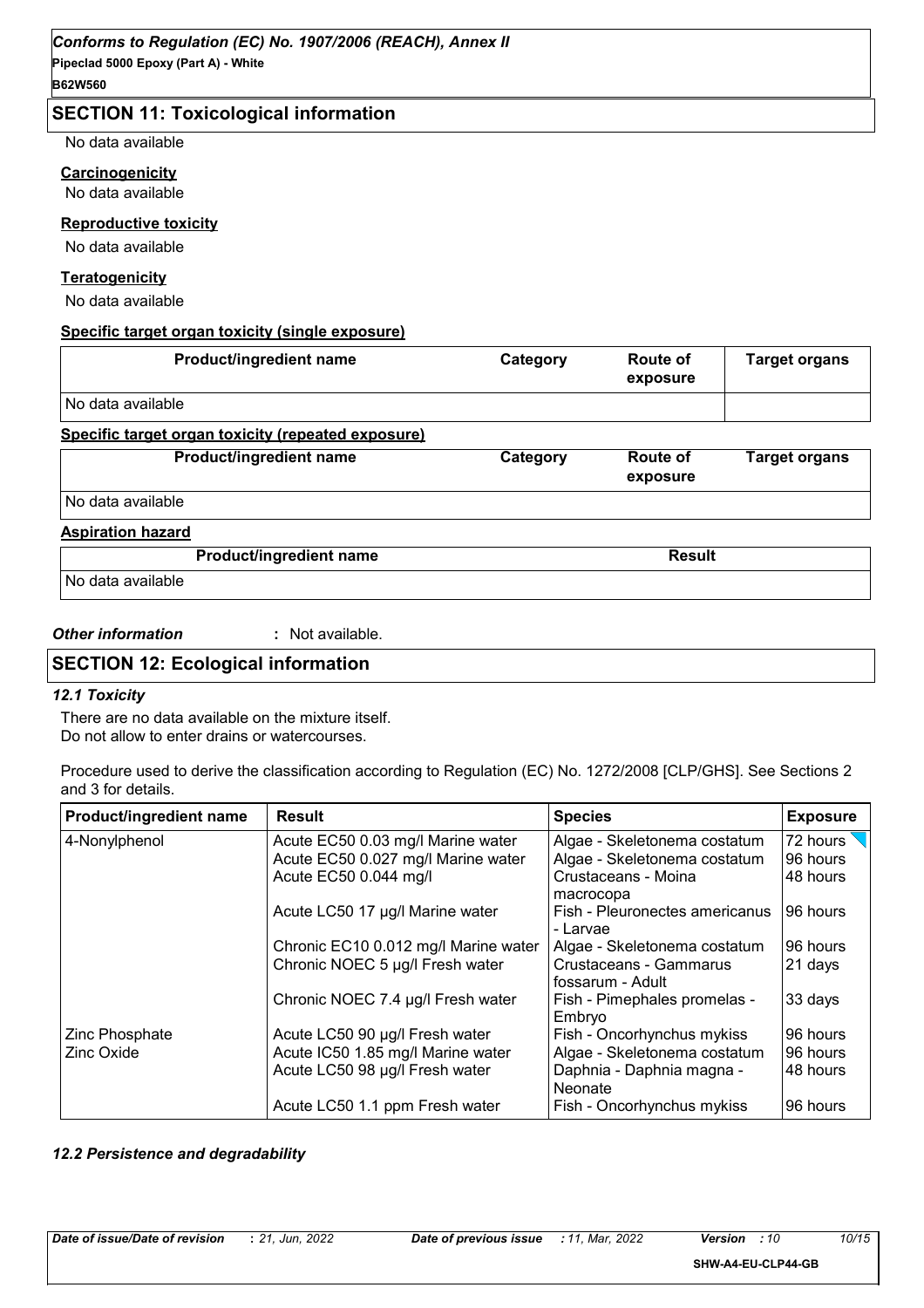### **SECTION 12: Ecological information**

| <b>Product/ingredient name</b> | Test                     | <b>Result</b> |                   | <b>Dose</b> | Inoculum                |
|--------------------------------|--------------------------|---------------|-------------------|-------------|-------------------------|
| No data available              |                          |               |                   |             |                         |
| <b>Conclusion/Summary</b>      | : Not available.         |               |                   |             |                         |
| Product/ingredient name        | <b>Aquatic half-life</b> |               | <b>Photolysis</b> |             | <b>Biodegradability</b> |
| No data available              |                          |               |                   |             |                         |

#### *12.3 Bioaccumulative potential*

| <b>Product/ingredient name</b> | ⊺LoɑP灬 | <b>BCF</b> | <b>Potential</b> |
|--------------------------------|--------|------------|------------------|
| 4-Nonylphenol                  |        | 740        | high             |
| Zinc Phosphate                 |        | 60960      | high             |
| Zinc Oxide                     |        | 28960      | high             |

| 12.4 Mobility in soil                            |                  |
|--------------------------------------------------|------------------|
| <b>Soil/water partition</b><br>coefficient (Koc) | : Not available. |
| <b>Mobility</b>                                  | : Not available. |

#### *12.5 Results of PBT and vPvB assessment*

This mixture does not contain any substances that are assessed to be a PBT or a vPvB.

|                            | : Avoid dispersal of spilled material and runoff and contact with soil, waterways,<br>drains and sewers. |
|----------------------------|----------------------------------------------------------------------------------------------------------|
| 12.6 Other adverse effects | : No known significant effects or critical hazards.                                                      |

# **SECTION 13: Disposal considerations**

| 13.1 Waste treatment methods      |                                                                                                                                                                                                                                                                                                                                                                                                                                                                                                                                                      |
|-----------------------------------|------------------------------------------------------------------------------------------------------------------------------------------------------------------------------------------------------------------------------------------------------------------------------------------------------------------------------------------------------------------------------------------------------------------------------------------------------------------------------------------------------------------------------------------------------|
| <b>Product</b>                    |                                                                                                                                                                                                                                                                                                                                                                                                                                                                                                                                                      |
| <b>Methods of disposal</b>        | : The generation of waste should be avoided or minimized wherever possible.<br>Disposal of this product, solutions and any by-products should at all times comply<br>with the requirements of environmental protection and waste disposal legislation<br>and any regional local authority requirements. Dispose of surplus and non-<br>recyclable products via a licensed waste disposal contractor. Waste should not be<br>disposed of untreated to the sewer unless fully compliant with the requirements of<br>all authorities with jurisdiction. |
| Hazardous waste                   | : Yes.                                                                                                                                                                                                                                                                                                                                                                                                                                                                                                                                               |
| European waste<br>catalogue (EWC) | : waste paint and varnish containing organic solvents or other hazardous substances<br>08 01 11*                                                                                                                                                                                                                                                                                                                                                                                                                                                     |
| <b>Disposal considerations</b>    | Do not allow to enter drains or watercourses.<br>Dispose of according to all federal, state and local applicable regulations.<br>If this product is mixed with other wastes, the original waste product code may no<br>longer apply and the appropriate code should be assigned.<br>For further information, contact your local waste authority.                                                                                                                                                                                                     |
| Packaging                         |                                                                                                                                                                                                                                                                                                                                                                                                                                                                                                                                                      |
| <b>Methods of disposal</b>        | : The generation of waste should be avoided or minimized wherever possible. Waste<br>packaging should be recycled. Incineration or landfill should only be considered<br>when recycling is not feasible.                                                                                                                                                                                                                                                                                                                                             |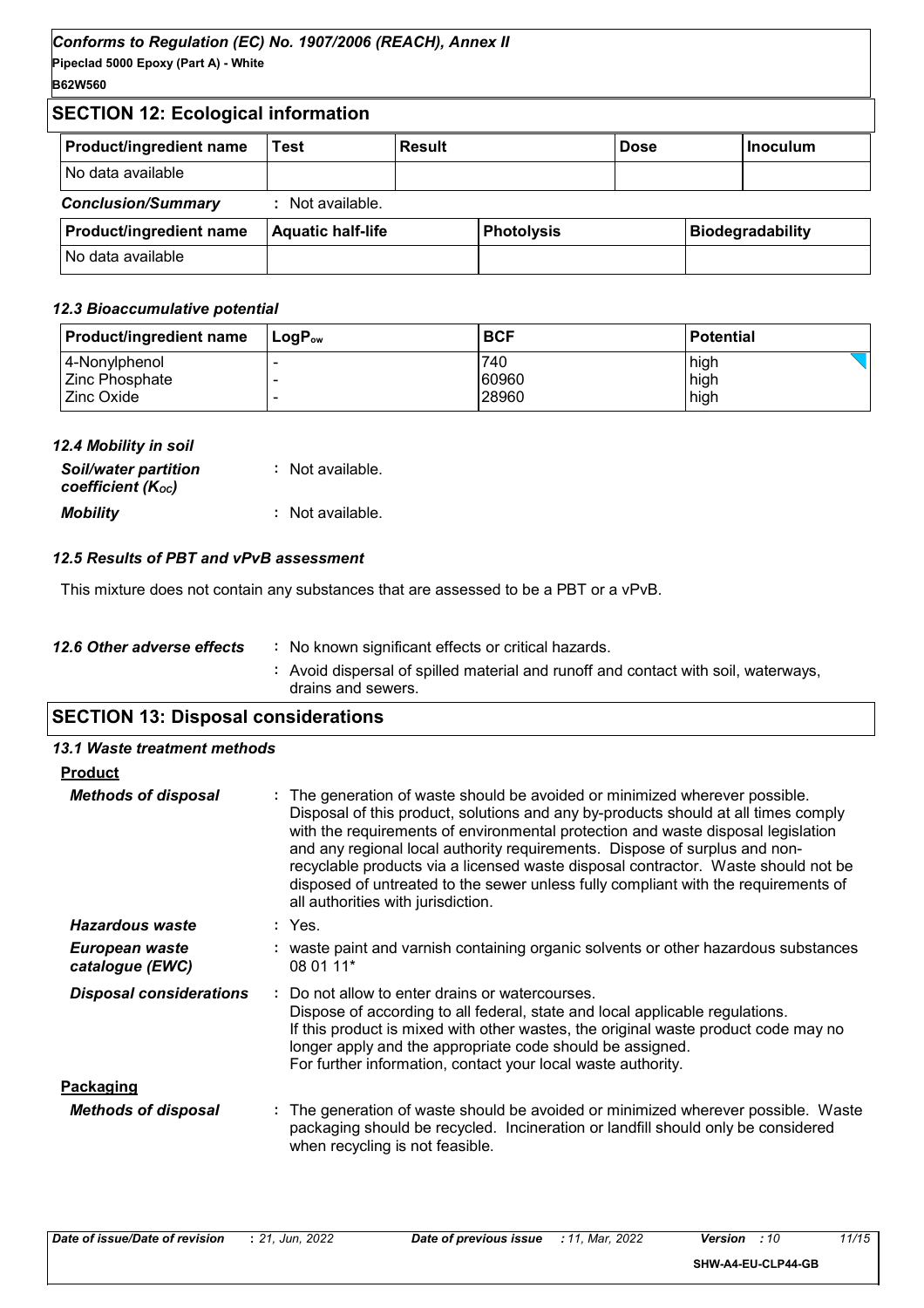#### **SECTION 13: Disposal considerations** *Special precautions* **:** This material and its container must be disposed of in a safe way. Care should be taken when handling emptied containers that have not been cleaned or rinsed out. Empty containers or liners may retain some product residues. Avoid dispersal of spilled material and runoff and contact with soil, waterways, drains and sewers. *Disposal considerations* **:** Using information provided in this safety data sheet, advice should be obtained from the relevant waste authority on the classification of empty containers. Empty containers must be scrapped or reconditioned. Dispose of containers contaminated by the product in accordance with local or national legal provisions. *European waste catalogue (EWC)* **:** packaging containing residues of or contaminated by hazardous substances 15 01 10\*

### **SECTION 14: Transport information**

|                                                        | <b>ADR/RID</b>                                                                                                                     | <b>IMDG</b>                                                                                                                                       | <b>IATA</b>                                                                                                          |
|--------------------------------------------------------|------------------------------------------------------------------------------------------------------------------------------------|---------------------------------------------------------------------------------------------------------------------------------------------------|----------------------------------------------------------------------------------------------------------------------|
| 14.1 UN number                                         | UN3066                                                                                                                             | <b>UN3066</b>                                                                                                                                     | <b>UN3066</b>                                                                                                        |
| 14.2 UN proper<br>shipping name                        | <b>PAINT</b>                                                                                                                       | PAINT. Marine pollutant<br>(4-Nonylphenol, Zinc<br>Phosphate)                                                                                     | <b>PAINT</b>                                                                                                         |
| 14.3 Transport<br><b>Hazard Class(es)/</b><br>Label(s) | 8<br>$\bigstar$                                                                                                                    | 8<br>$\bigstar$                                                                                                                                   | 8                                                                                                                    |
| 14.4 Packing<br>group                                  | III                                                                                                                                | Ш                                                                                                                                                 | III                                                                                                                  |
| 14.5<br>Environmental<br>hazards                       | Yes.                                                                                                                               | Yes.                                                                                                                                              | Yes. The environmentally<br>hazardous substance mark is<br>not required.                                             |
| <b>Additional</b><br>information                       | The environmentally<br>hazardous substance mark is<br>not required when transported<br>in sizes of ≤5 L or ≤5 kg.<br>Tunnel code E | The marine pollutant mark is $\sqrt{}$<br>not required when transported<br>in sizes of ≤5 L or ≤5 kg.<br><b>Emergency schedules F-A,</b><br>$S-B$ | The environmentally<br>hazardous substance mark<br>may appear if required by<br>other transportation<br>regulations. |

**14.6 Special precautions for : Transport within user's premises: always transport in closed containers that are** *user* upright and secure. Ensure that persons transporting the product know what to do in the event of an accident or spillage.

*14.7 Transport in bulk according to IMO instruments*

**:** Not applicable.

*Multi-modal shipping descriptions are provided for informational purposes and do not consider container sizes. The presence of a shipping description for a particular mode of transport (sea, air, etc.), does not indicate that the product is packaged suitably for that mode of transport. All packaging must be reviewed for suitability prior to shipment, and compliance with the applicable regulations is the sole responsibility of the person offering the product for transport. People loading and unloading dangerous goods must be trained on all of the risks deriving from the substances and on all actions in case of emergency situations.*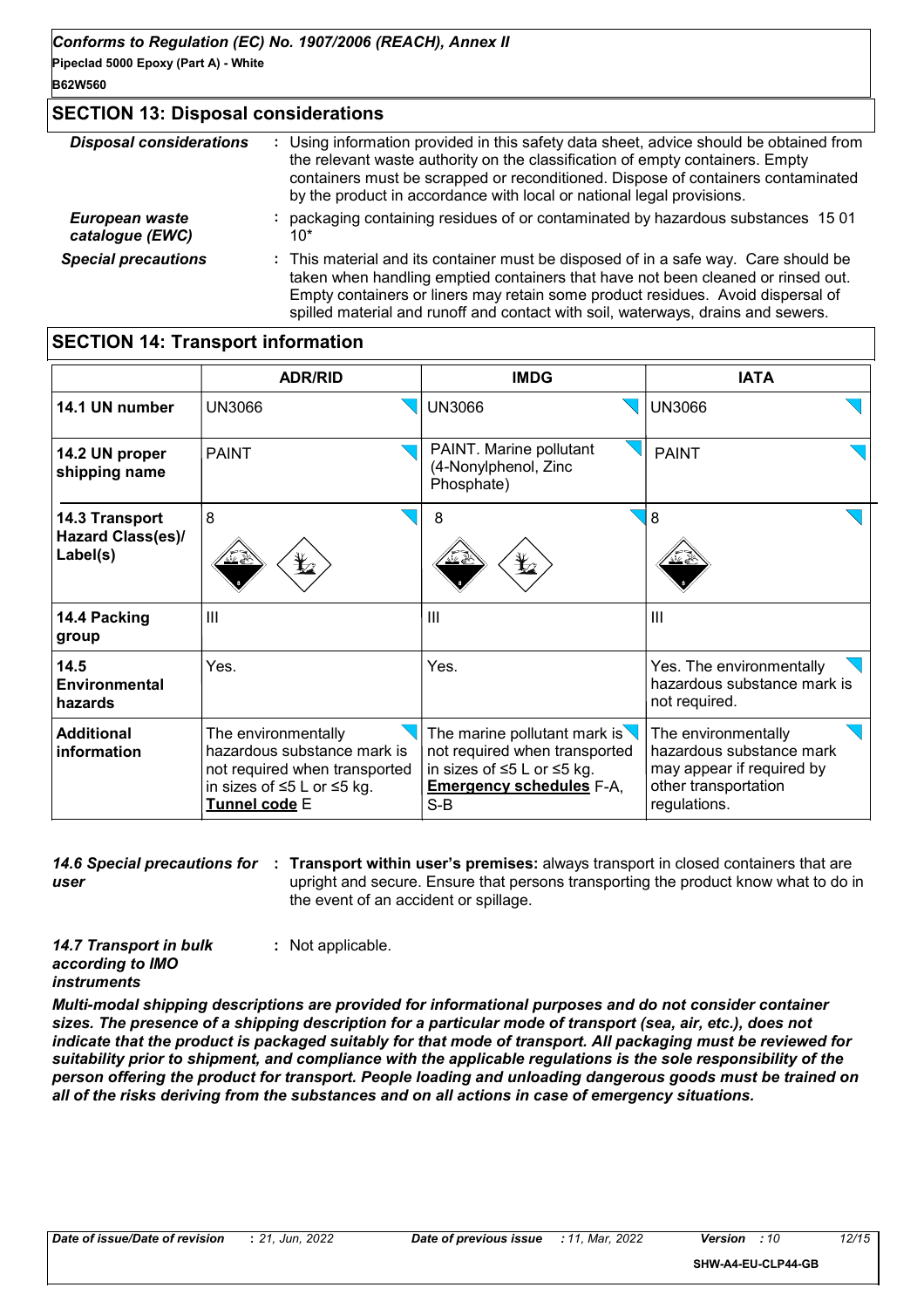#### **SECTION 15: Regulatory information**

#### *15.1 Safety, health and environmental regulations/legislation specific for the substance or mixture* **EU Regulation (EC) No. 1907/2006 (REACH)**

#### **Annex XIV - List of substances subject to authorization**

#### **Annex XIV**

None of the components are listed.

**Substances of very high concern**

| Ingredient name | Intrinsic property                                    | <b>Status</b> | l Reference<br>l number | Date of<br>revision |
|-----------------|-------------------------------------------------------|---------------|-------------------------|---------------------|
| 4-Nonylphenol   | Substance of<br>equivalent concern for<br>environment | Candidate     | ED/169/2012             | 12/19/2012          |

**Annex XVII - Restrictions on the manufacture, placing on the market and use of certain dangerous substances, mixtures and articles :** Not applicable.

#### **Other EU regulations**

| <b>VOC content</b> (2010/75/EU) : 0.15 w/w |  |         |  |
|--------------------------------------------|--|---------|--|
|                                            |  | 2 $a/I$ |  |

#### *Seveso Directive*

This product may add to the calculation for determining whether a site is within the scope of the Seveso Directive on major accident hazards.

#### **National regulations**

# *15.2 Chemical Safety*

**:** No Chemical Safety Assessment has been carried out.

*Assessment*

**SECTION 16: Other information**

 $\nabla$  Indicates information that has changed from previously issued version.

| <b>Abbreviations and</b><br>acronyms              | : ATE = Acute Toxicity Estimate<br>CLP = Classification, Labelling and Packaging Regulation [Regulation (EC) No.<br>1272/2008]<br><b>DMEL = Derived Minimal Effect Level</b><br>DNEL = Derived No Effect Level<br>EUH statement = CLP-specific Hazard statement<br>PBT = Persistent, Bioaccumulative and Toxic<br>PNEC = Predicted No Effect Concentration<br><b>RRN = REACH Registration Number</b><br>vPvB = Very Persistent and Very Bioaccumulative<br>$N/A = Not available$                                                                                 |
|---------------------------------------------------|------------------------------------------------------------------------------------------------------------------------------------------------------------------------------------------------------------------------------------------------------------------------------------------------------------------------------------------------------------------------------------------------------------------------------------------------------------------------------------------------------------------------------------------------------------------|
| Key literature references<br>and sources for data | : Regulation (EC) No. 1272/2008 [CLP]<br>ADR = The European Agreement concerning the International Carriage of<br>Dangerous Goods by Road<br>IATA = International Air Transport Association<br><b>IMDG = International Maritime Dangerous Goods</b><br>Conforms to Regulation (EC) No. 1907/2006 (REACH), Annex II, as amended by<br>Commission Regulation (EU) 2015/830<br>Directive 2012/18/EU, and relative amendments & additions<br>Directive 2008/98/EC, and relative amendments & additions<br>Directive 2009/161/EU, and relative amendments & additions |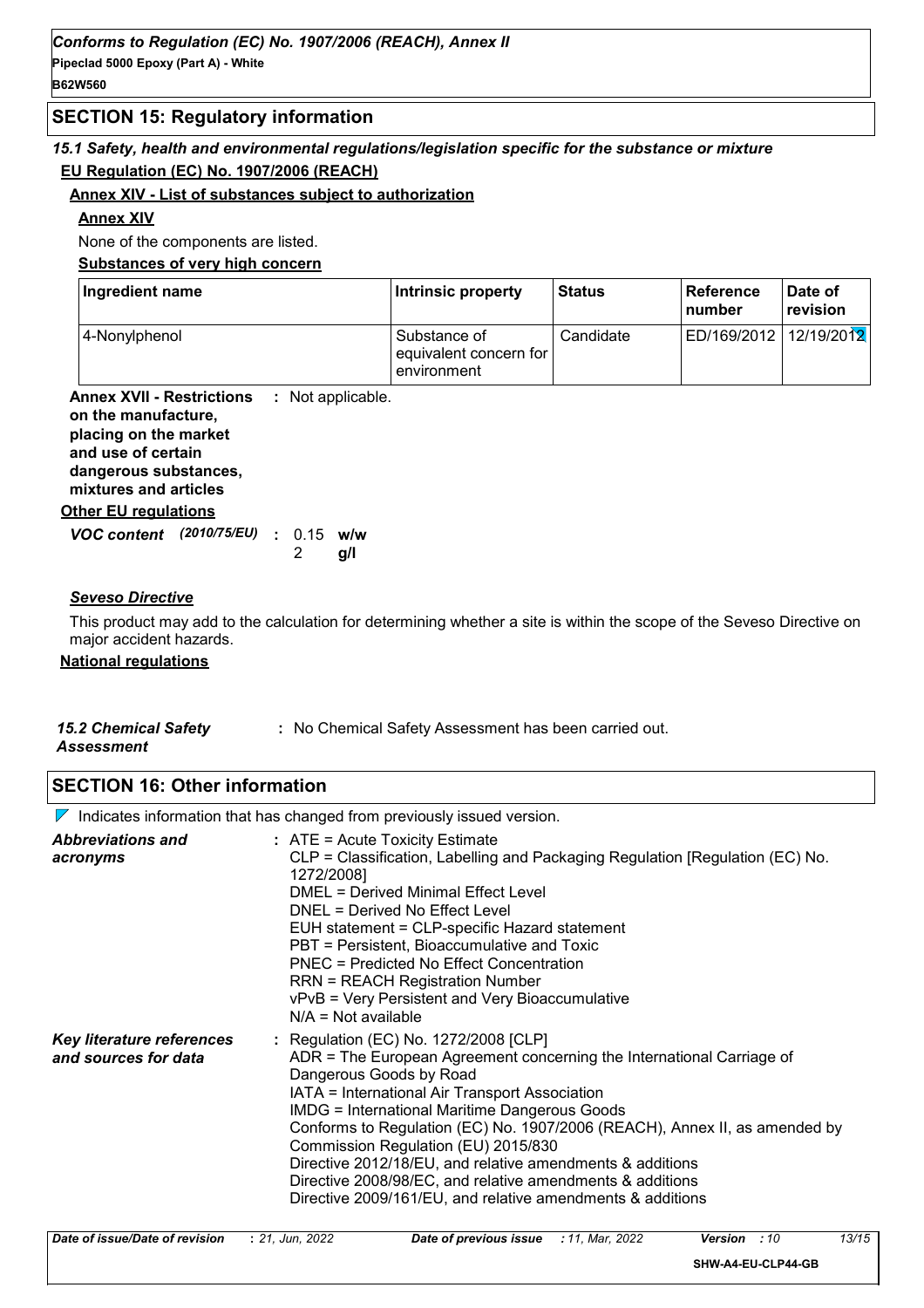#### **SECTION 16: Other information**

CEPE Guidelines

|                                                                                                                                                                                                | <b>Classification</b><br><b>Justification</b>                                                                                                                                                                                                                                                                                                                                                                                                                                                                                                                                                                               |
|------------------------------------------------------------------------------------------------------------------------------------------------------------------------------------------------|-----------------------------------------------------------------------------------------------------------------------------------------------------------------------------------------------------------------------------------------------------------------------------------------------------------------------------------------------------------------------------------------------------------------------------------------------------------------------------------------------------------------------------------------------------------------------------------------------------------------------------|
| Skin Corr. 1B, H314<br>Eye Dam. 1, H318<br>Skin Sens. 1, H317<br>Repr. 2, H361fd<br>Aquatic Acute 1, H400<br>Aquatic Chronic 1, H410<br><b>Full text of abbreviated H</b><br><b>statements</b> | <b>Calculation method</b><br>Calculation method<br>Calculation method<br>Calculation method<br>Calculation method<br><b>Calculation method</b><br>: H302<br>Harmful if swallowed.<br>H314<br>Causes severe skin burns and eye damage.<br>H315<br>Causes skin irritation.<br>H317<br>May cause an allergic skin reaction.<br>H318<br>Causes serious eye damage.<br>H319<br>Causes serious eye irritation.<br>Suspected of damaging fertility or the unborn child.<br>H361<br>H361fd<br>Suspected of damaging fertility. Suspected of damaging the                                                                            |
|                                                                                                                                                                                                | unborn child.<br>H400<br>Very toxic to aquatic life.<br>Very toxic to aquatic life with long lasting effects.<br>H410<br>H411<br>Toxic to aquatic life with long lasting effects.                                                                                                                                                                                                                                                                                                                                                                                                                                           |
| <b>Full text of classifications</b><br>[CLP/GHS]                                                                                                                                               | : Acute Tox. 4<br><b>ACUTE TOXICITY - Category 4</b><br>Aquatic Acute 1<br><b>AQUATIC HAZARD (ACUTE) - Category 1</b><br>AQUATIC HAZARD (LONG-TERM) - Category 1<br>Aquatic Chronic 1<br>Aquatic Chronic 2<br>AQUATIC HAZARD (LONG-TERM) - Category 2<br>SERIOUS EYE DAMAGE/ EYE IRRITATION - Category 1<br>Eye Dam. 1<br>SERIOUS EYE DAMAGE/ EYE IRRITATION - Category 2<br>Eye Irrit. 2<br>Repr. 2<br><b>TOXIC TO REPRODUCTION - Category 2</b><br>Skin Corr. 1B<br>SKIN CORROSION/IRRITATION - Category 1B<br>Skin Irrit. 2<br>SKIN CORROSION/IRRITATION - Category 2<br>Skin Sens. 1<br>SKIN SENSITIZATION - Category 1 |
| <b>Date of printing</b>                                                                                                                                                                        | $: 21,$ Jun, 2022.                                                                                                                                                                                                                                                                                                                                                                                                                                                                                                                                                                                                          |
| Date of issue/ Date of<br>revision                                                                                                                                                             | $: 21,$ Jun, 2022                                                                                                                                                                                                                                                                                                                                                                                                                                                                                                                                                                                                           |
| Date of previous issue                                                                                                                                                                         | : 11, Mar, 2022                                                                                                                                                                                                                                                                                                                                                                                                                                                                                                                                                                                                             |
|                                                                                                                                                                                                | : If there is no previous validation date please contact your supplier for more<br>information.                                                                                                                                                                                                                                                                                                                                                                                                                                                                                                                             |
| <b>Version</b>                                                                                                                                                                                 | : 10                                                                                                                                                                                                                                                                                                                                                                                                                                                                                                                                                                                                                        |

#### **Notice to reader**

*It is recommended that each customer or recipient of this Safety Data Sheet (SDS) study it carefully and consult resources, as necessary or appropriate, to become aware of and understand the data contained in this SDS and any hazards associated with the product. This information is provided in good faith and believed to be accurate as of the effective date herein. However, no warranty, express or implied, is given. The information presented here applies only to the product as shipped. The addition of any material can change the composition, hazards and risks of the product. Products shall not be repackaged, modified, or tinted except*  as specifically instructed by the manufacturer, including but not limited to the incorporation of products not *specified by the manufacturer, or the use or addition of products in proportions not specified by the manufacturer. Regulatory requirements are subject to change and may differ between various locations and jurisdictions. The customer/buyer/user is responsible to ensure that his activities comply with all country, federal, state, provincial or local laws. The conditions for use of the product are not under the control of the manufacturer; the customer/buyer/user is responsible to determine the conditions necessary for the safe use of this product. The customer/buyer/user should not use the product for any purpose other than the purpose*